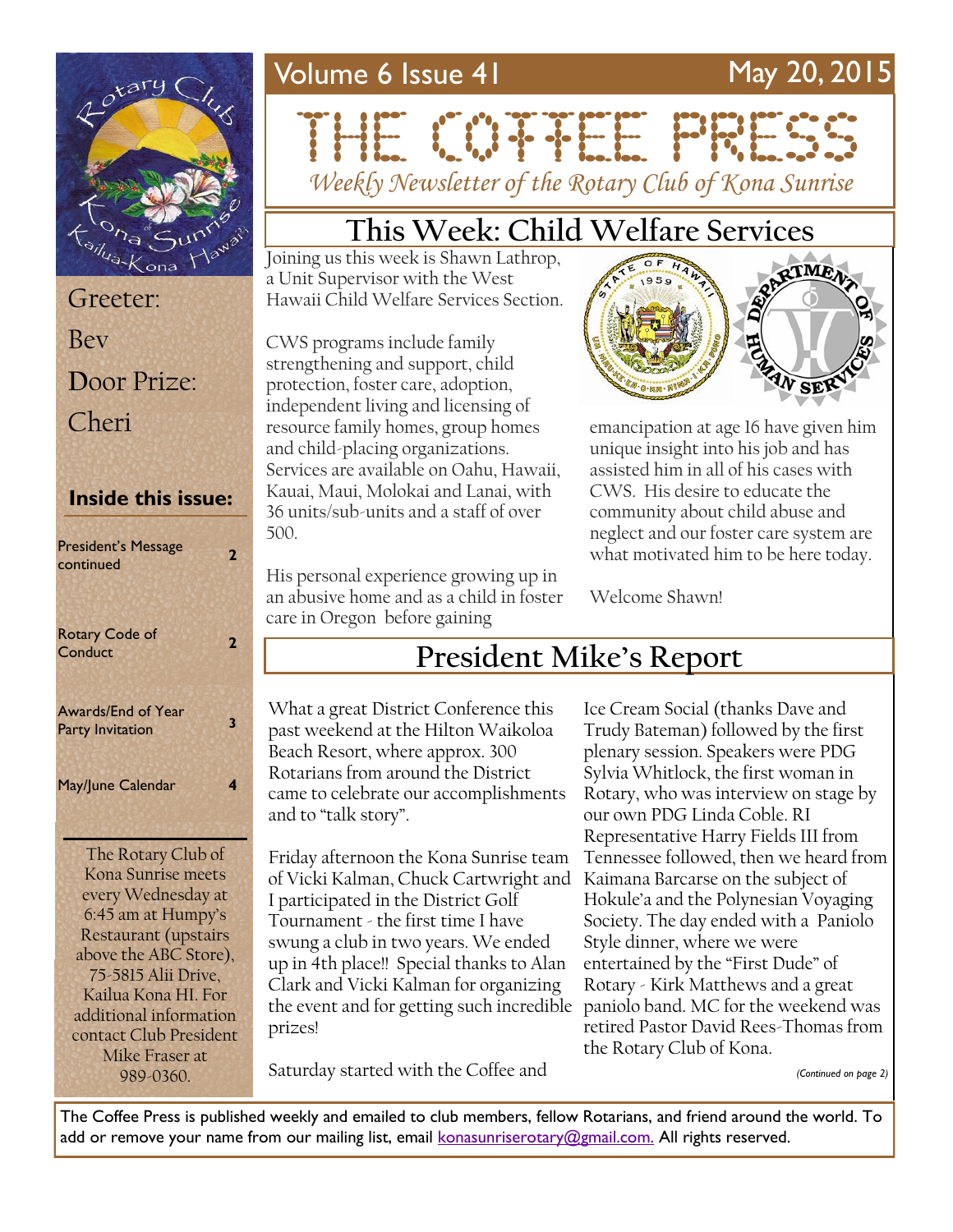#### **Page 2 Page 2**

### **ROTARY CODE OF CONDUCT**

#### **As a Rotarian, I will:**

1. Act with integrity and high ethical standards in my personal and professional life;

2. Deal fairly with others and treat them and their occupations with respect;

3. Use my professional skills through Rotary to mentor young people, help those with special needs, and improve people's quality of life in my community and in the world;

4. Avoid behavior that reflects adversely on Rotary or other Rotarians;

5. Not seek special business or professional advantages from other Rotarians.

## **President's Message continued**

*(Continued from page 1)*

Sunday morning, after a wonderful breakfast buffet, the second Plenary Session started with the Celebration of Life, where the lives of 22 departed Rotarians were honored with a rose placed in a vase and a tap on the Rotary bell.

DG Laura presented each Club President with their respective well earned certificates, with our club receiving:

Presidential Citation; Ignite Premiere Club; and Rotary Days Certificate

At the awards portion of the session, our from the bottom of my heart to ALL of "little club that can" was awarded **FIRST PLACE** in the small club division for **International Service and FIRST PLACE for Youth Service.** We were **FIRST RUNNER UP** for Community Service as well. Congratulations to all the clubs in the District who not only won awards, but for all the incredible projects that were accomplished this year. I can' t imagine what our Island Communities, and our world, would be like without Rotarians.

At the opening of the last Plenary session, Past RI President Rick King spoke passionately about Rotary and his many years of service. At times, there wasn't a dry eye in the house, and you could have heard a pin drop during some of his pauses.

The conference ended with the presentation of the "Club of the Year Award" - and although we did not win I am incredibly proud of our club and all that we did this year. Congratulations to Kihei Sunrise for winning club of The Year.

With 37 days left in my year as your President, I really want to say that I am honored and truly blessed to have served as your President in The Little Club That Can. And Does. Mahalo you. Because of you we have made a huge difference in the lives of those less fortunate here locally and globally and for that you should be very proud of yourselves . Please mark your calendar to join us on Saturday June 27th at the home of Dave and Trudy Bateman ,to celebrate this year and welcome the new one!

Yours In Lighting Up Rotary.

RICHAREK FRASER

#### Where Big Island Clubs Meet

**Rotary Club of Kona**, Every Thursday at noon, King Kamehameha Kona Beach Hotel **Rotary Club of Kona Mauka,** Every Tuesday at noon, Teshima's Restaurant, Honalo **Rotary Club of North Hawaii,** Every Wednesday at noon, Anna's Ranch, Waimea **Rotary Club of Hilo,** Every Friday at noon, Hilo Hawaiian Hotel **Rotary Club of Hilo Bay,** Every Wednesday at 6:45 am, Hilo Yacht Club **Rotary Club of South Hilo.** Every Tuesday at noon, Hilo Hawaiian Hotel **Rotary Club of Volcano,** Every Saturday 8:00 am, Volcano House, Volcano National Park

R**otary Club of Pahoa Sunset,** Every Tuesday at 6:30, Luquin's Restaurant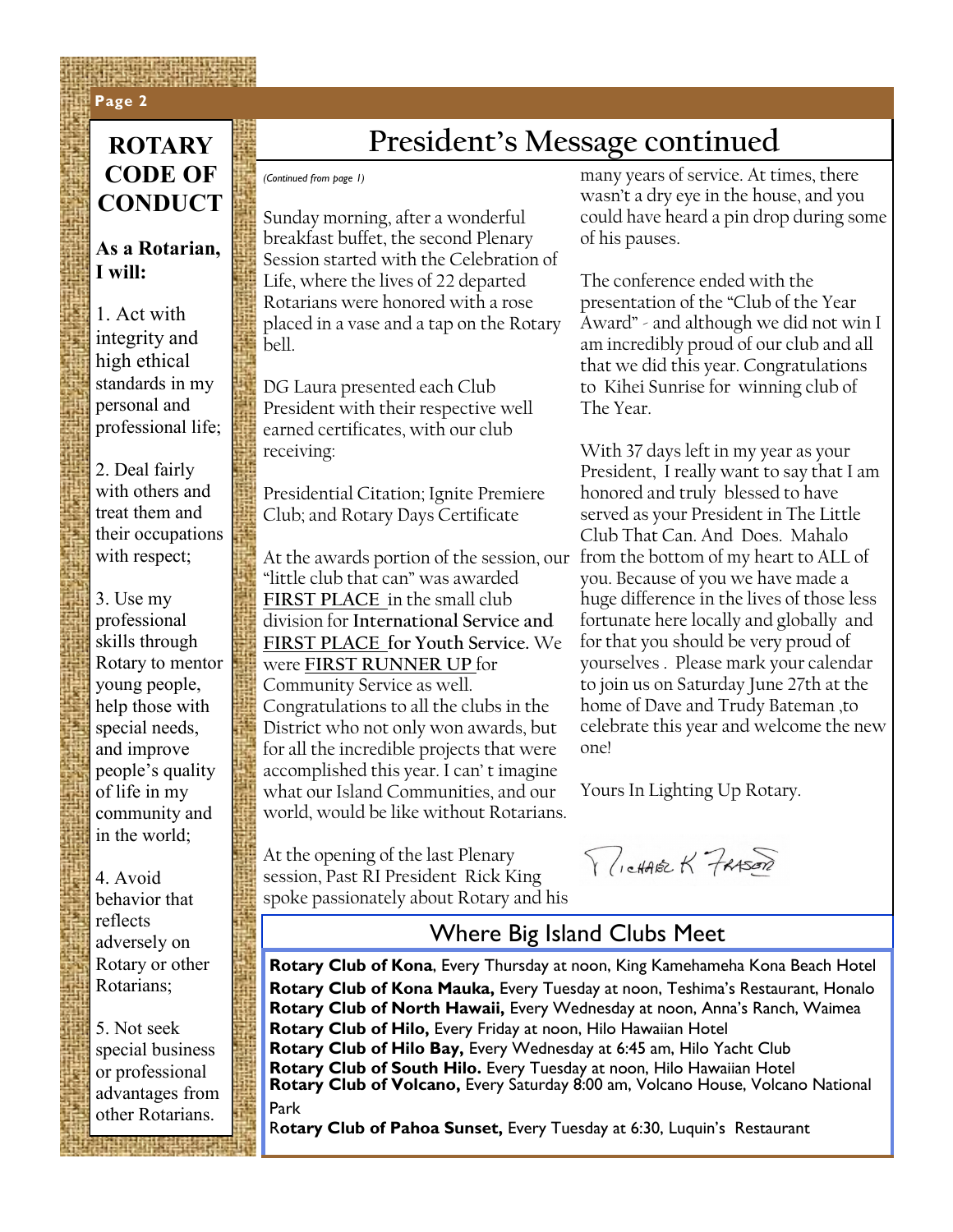



*Please join us to Celebrate the 2014 - 2015 Rotary Year Saturday June 27th 5:00 pm - 8:00 pm*

*At the home of Dave and Trudy Bateman 78-6817 Makanawai Holualoa, HI Bring a side dish to share; BYOB*

*Kindly RSVP to Bev 936-9965 by June 20th The club will be providing the main entrée, water and soda. There is no cost to attend.*